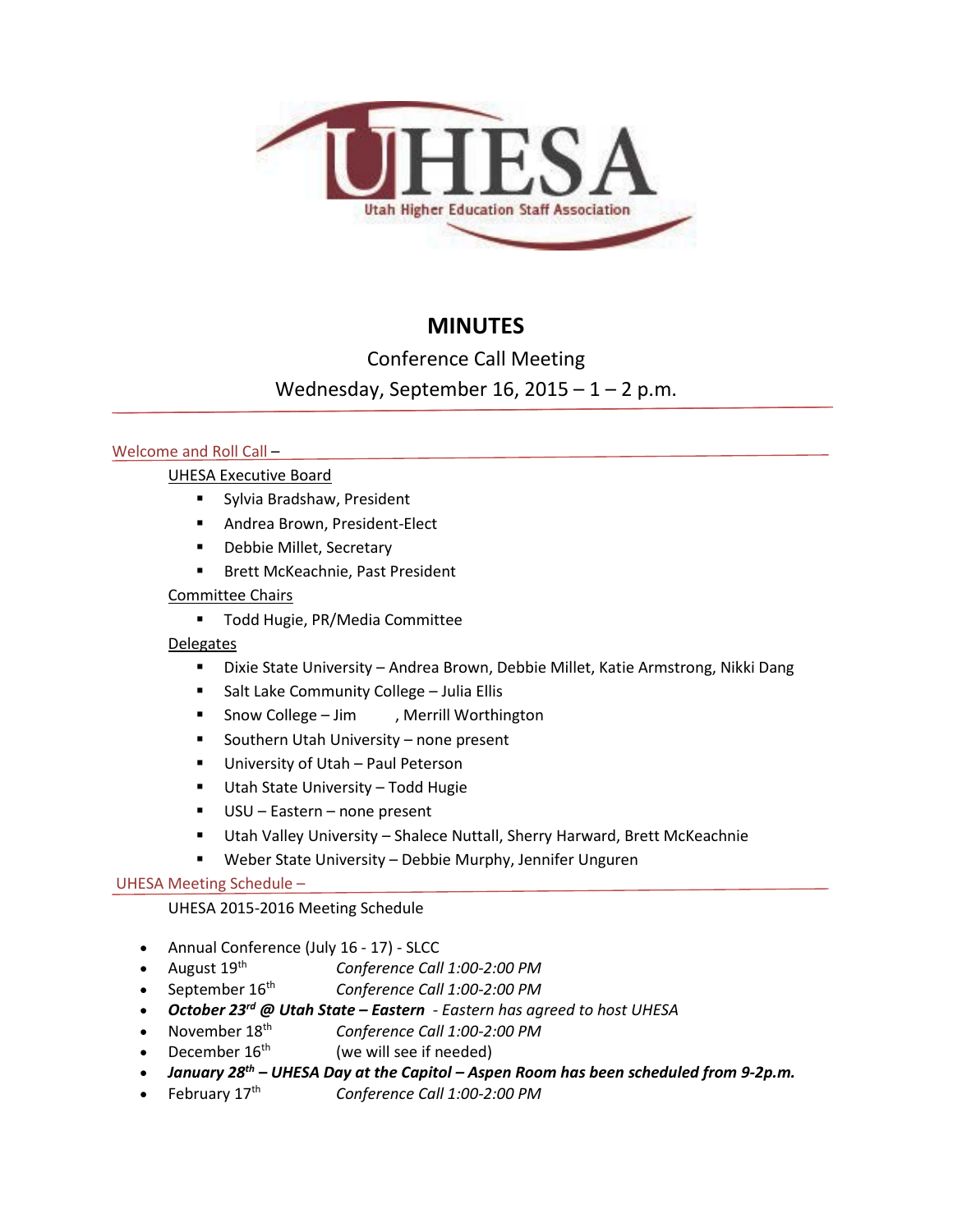- March 16<sup>th</sup> *Conference Call 1:00-2:00 PM*<br>• **April 1<sup>st</sup> @ Dixie** (no foolin' it really is on this da
- 
- **• April 1st @ Dixie** (no foolin' it really is on this date) ©<br>• May 18<sup>th</sup> *Conference Call 1:00-2:00 PM* Conference Call 1:00-2:00 PM
- June 15th *Conference Call 1:00-2:00 PM*
- *July 14-15 – Annual Conference @* **Utah State** (SUU backup)

### Minutes & Approval –

The minutes were approved and passed.

When we get the minutes for the July Annual meeting from the former secretary, we will approve them.

#### Legislative Committee Report –

Clint previously asked for at least one name per institution for the Legislative Committee. Salt Lake Community College will have Sean Crossland [\(sean.crossland@slcc.edu\)](mailto:sean.crossland@slcc.edu) represent them. Snow College will submit a name to Clint later.

Brett contacted his legislator. Sylvia is sending out emails.

#### Treasurer's Report –

Sylvia reported for Vern regarding the Treasury Summary. Vern had sent invoices to everyone for their institutional dues and for those who attended the July Annual UHESA meeting.

#### PR/Media Report –

Todd will be meeting next week with his PR committee by conference call. Todd has emailed everyone on his committee. They will discuss:

- Better ways that UHESA can contact individual institutions
- How can we support the Higher Ed Matters with PR

Sylvia mentioned it may be helpful to call on various institutional PR Departments to help also. Melanie Heath is the USHE PR contact person to help with ideas for how UHESA could better their efforts. Her contact info is as follows:

Melanie Heath Director of Communications Utah System of Higher Education Off: 801-321-7110 | Cell: 801-244-9620 | higheredutah.org mheath@ushe.edu

Brett has written an article for the Higher Ed Matters and all of the Executive Board have reviewed it. Todd will discuss it with his PR committee.

#### Comparison Point / Topical Survey–

The results of the rankings from the September survey are as follows:

| 1 (Most important) | Improve relations of higher education staff with the Board of Regents, |
|--------------------|------------------------------------------------------------------------|
|                    | Legislators, and the Governor of the state of Utah.                    |
| $2 -$              | Offer a means through which staff employees may have a voice in        |
|                    | making decisions that affect employment, benefits, work environment,   |

and any other matters pertaining to the work environment.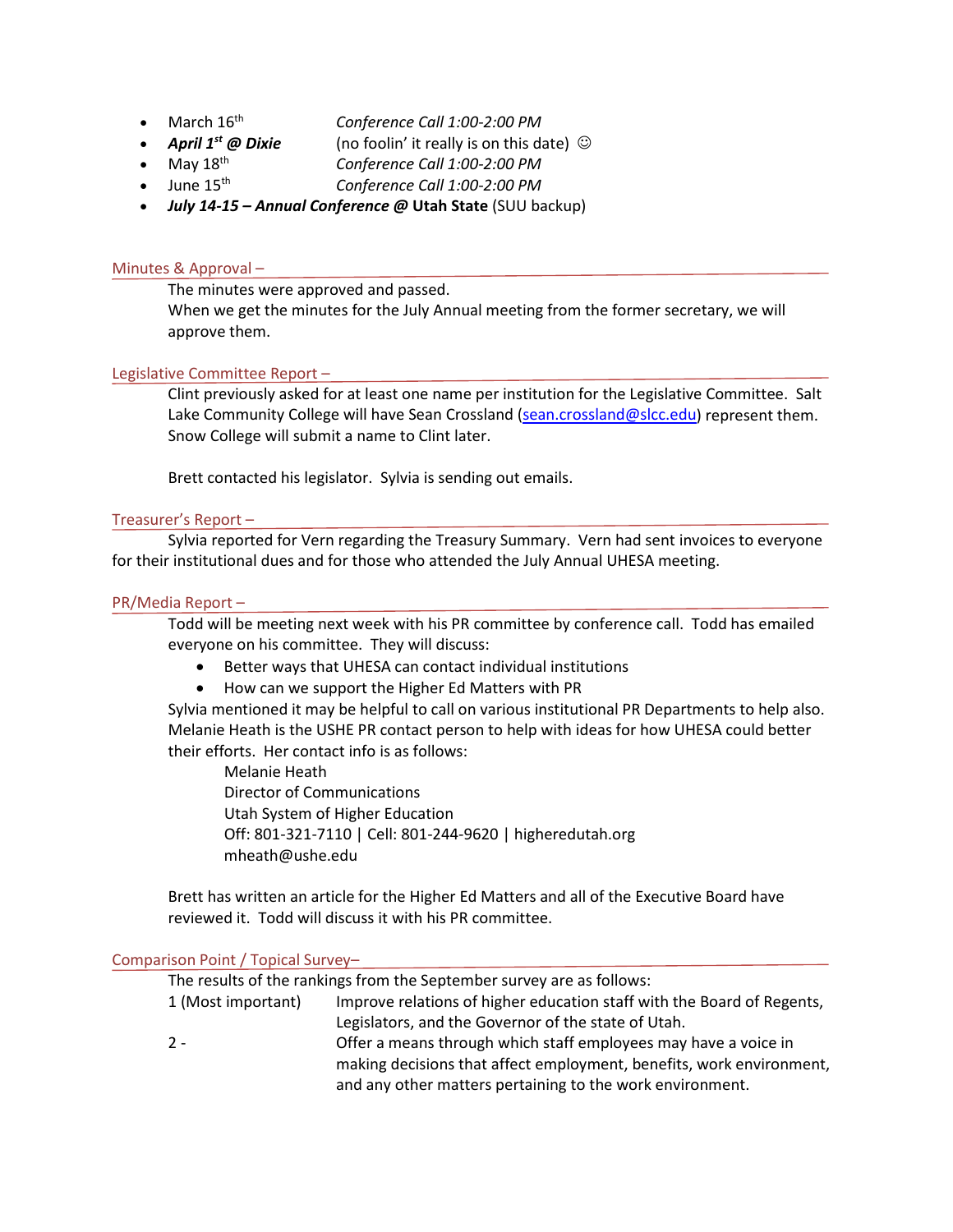| $3-$  | Provide representation and a powerful voice for staff employees in<br>higher education in Utah.                                              |
|-------|----------------------------------------------------------------------------------------------------------------------------------------------|
| $4-$  | Train staff association leaders on ways to help strengthen their                                                                             |
|       | associations and institutions, as well as instill in staff a sense of pride.                                                                 |
| $5-$  | Unify higher education staff associations toward common goals.                                                                               |
| $6-$  | Present means of association and inter-communication among the staff<br>employees within the Utah System of Higher Education institutions to |
|       | become involved in the political process.                                                                                                    |
| $7 -$ | Educate the citizens of Utah regarding the responsibilities of staff in                                                                      |
|       | Higher Education in the state of Utah.                                                                                                       |

#### Next Month's Discussion Topic -

For the October Survey we will be asking everyone to list action ideas of how we can accomplish the purposes of UHESA. We will focus on the top 4 purposes at the meeting at USU-Eastern. Bring strategies to that meeting.

#### Action Items -

Article for "Higher Ed Matters" - The article that Brett wrote has been sent on to the PR committee and they will review it and then it will be submitted for publication in the Higher Ed Matters newsletter.

The Board of Regents do not release their contact information. We can send information and correspondence to the Board of Regents secretary and she will send it on to each of the Regents individually. Sylvia will send out the letter that was welcoming Steven Lund to the Board of Regents. The UHESA Executive Board has previously reviewed it. We can send regular mail to the individual regents and use the main office address if desired. If you have email contact information for any of the Board of Regent members, please send that information on Deb Millet at [millet@dixie.edu.](mailto:millet@dixie.edu)

During the July Annual UHESA meeting we discussed the Bring a Friend to College Day program. Sylvia talked to Commissioner Buhler about Governor Herbert's 66% Initiative to have 66% of Utahns have a postsecondary degree or certificate by the year 2020. Utah has the highest percentage of individuals who have some college, but did not graduate. We need to find some way to simplify the obstacles of math for those returning to college after several years. That seems to deter many people from finishing their schooling. Commissioner Buhler said to work with our individual Vice President of Student Affairs. The Commissioner wants us to go from the ground up. When Sylvia talked to Dixie State's VP of Student Affairs he advised we should get this done next week, but Sylvia feels that it would be better to do more planning and do it correctly than just hurry and get it done. We could work with Melanie, the state PR person and get more PR coverage.

Sherry from UVU asked if we wanted to keep the April 1<sup>st</sup> date for the Spring UHESA meeting at Dixie State University. She had a conflict with that date. The majority still felt that was the best date. Sherry would make sure she had someone there to represent her. The Board of Regents will be meeting on the same day that we are meeting at Dixie. It was discussed whether the Board of Regents allowed comments during their meetings. There are usually about 200 people attending. We probably won't be able to have personal face to face time with any of the